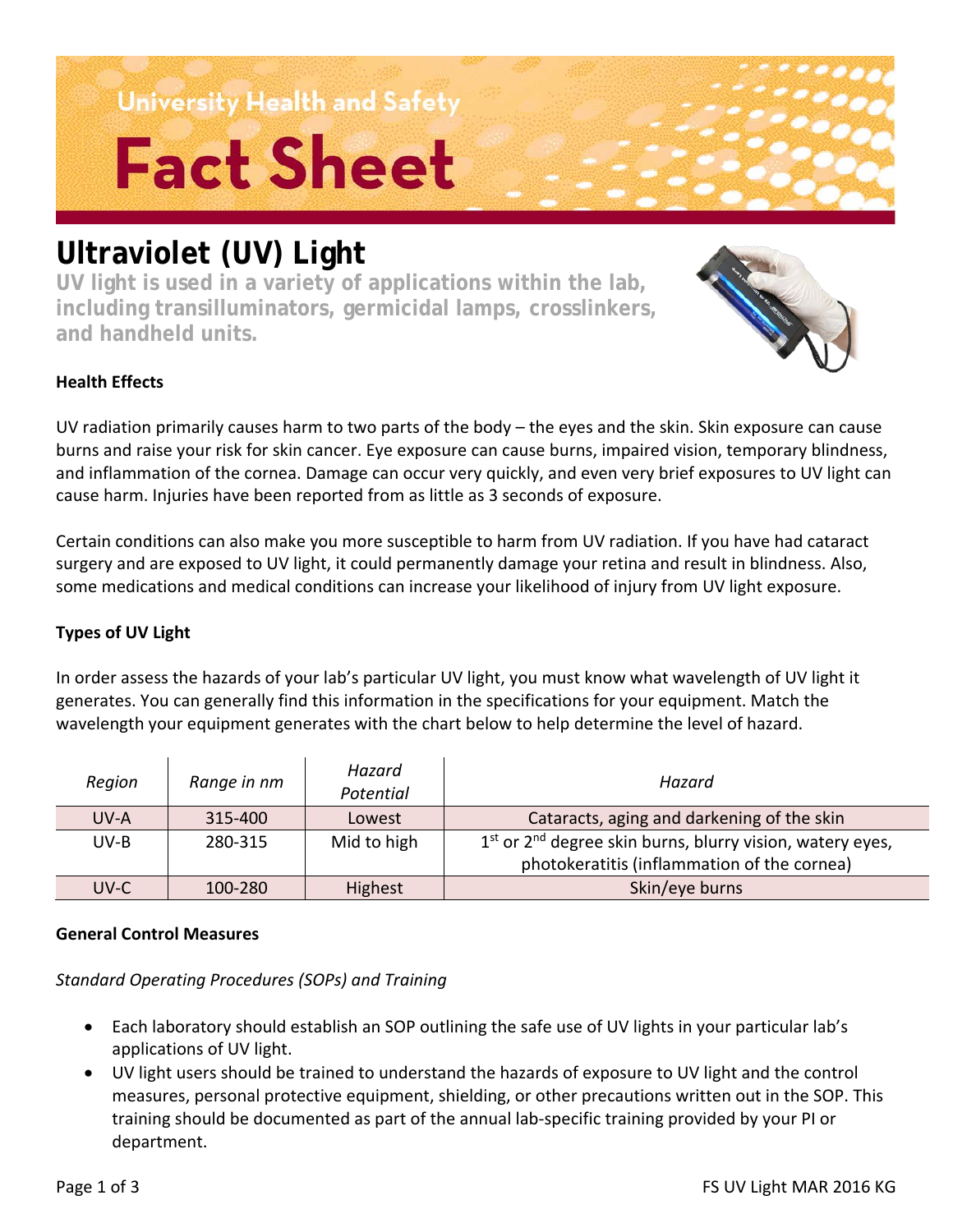## University Health and Safety

# **Fact Sheet**

• Include procedures to limit access to areas where UV light might be present. Even if you are not looking directly at UV light, it can still be harmful – keep this in mind when others are in the area while working.

### *Equipment Set-up and Labeling*

- Most equipment will have the wavelengths of UV light generated listed in the specifications. Make sure you know the wavelength, as all control measures must protect against that range.
- Make sure appropriate shielding is available if needed. Enclosures, filters, and screens can be used to help protect against UV radiation. Not all shields are protective against UV light, so make sure your shielding protects against the wavelength generated by your **A CAUTIOI** equipment. Many UV injuries are caused by not using proper shielding, or believing a shield was UV-protective and finding out later that it is was not.
- Ensure sources of UV light are labeled with a warning. These warnings should tell others that there is a UV light hazard, and include any control or protective measures they should take, such as wearing PPE or using a shield.
- Make sure surfaces around the source of UV light are dull and non-reflective. This helps reduce glare and reflections which may be harmful.

### *Personal Protective Equipment*

- Gloves should be worn to protect your hands. Nitrile or latex gloves provide enough protection.
- A lab coat should be worn to protect your arms from exposure. Make sure to consider gaps at your wrists and protect your skin there too. Pulling your gloves up over your sleeve cuffs can be an effective way of doing this.
- A UV-protective face shield should be worn to protect your eyes and face. It should be marked with a U and a number between 2 and 6 if they provide UV protection. The higher the number, the more protection from UV light, though all are appropriately protective. If there is no U printed on the face shield, then it is NOT UV-protective. Make sure all of your face and neck is covered – many people forget underneath their chin.
- You may also choose to wear safety glasses or goggles underneath the face shield. They should be worn along with the face shield, not instead of.
- Sunscreen will *not* protect you from UV light in the lab. It will not protect your eyes, which are most sensitive to UV light. Also, because UV light generated in the lab is generally a shorter wavelength than that generated by the sun, sunscreen is not effective against it.